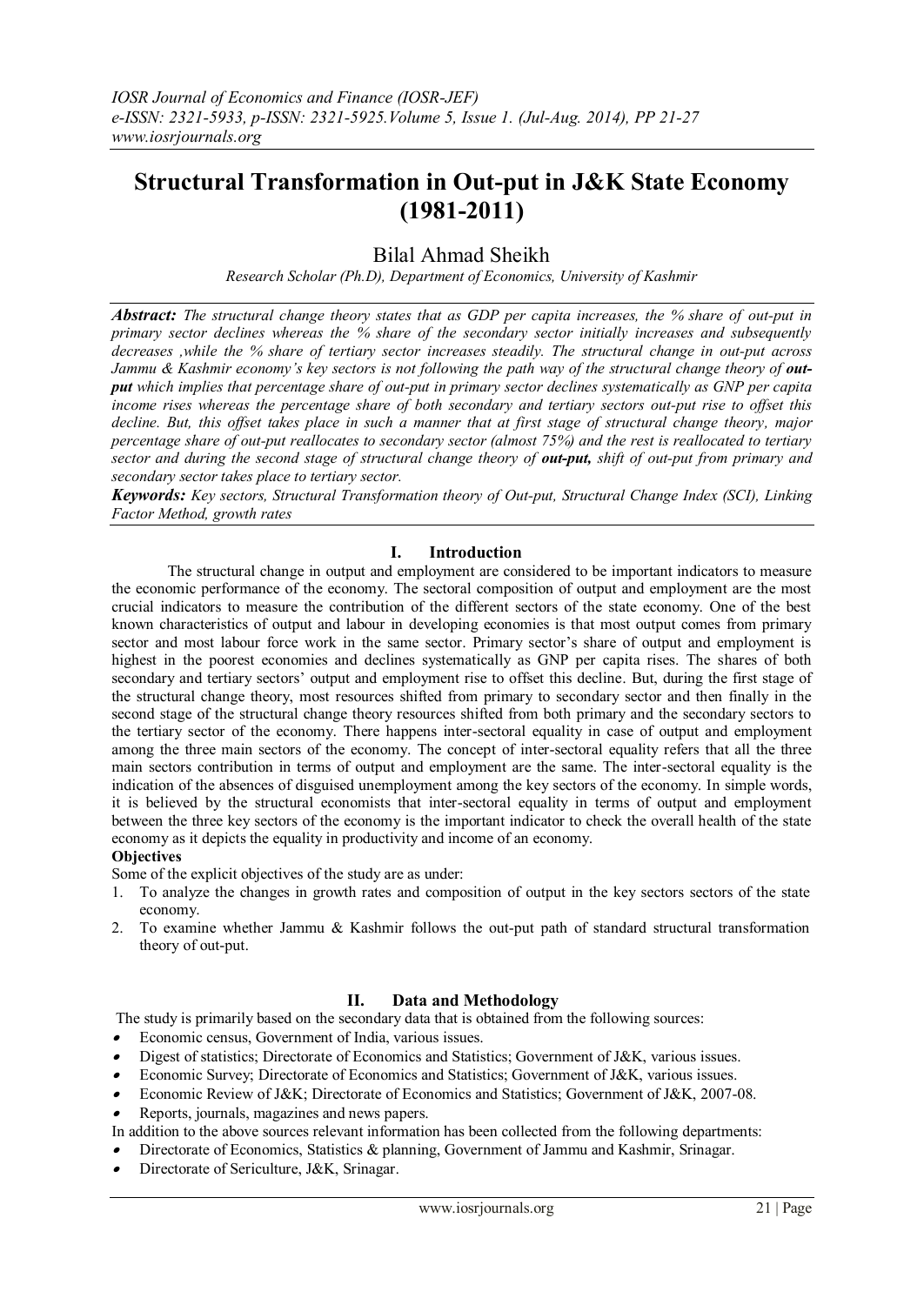- Directorate of Handicrafts, J&K, Srinagar.
- Directorate of Handlooms, J&K, Srinagar.
- Labour Commissioner, J&K, Srinagar.
- Financial Commissioner (Rev), J&K, Srinagar.
- D.F.O Forest Statics Division, Srinagar
- Directorates of Animal Husbandry, J&K, Srinagar.
- . Development Commission of Power, J&K, Srinagar.

The following appropriate statistical tools have been used to analyze the data:

**1) Linking Factor Method:** It is a method through which base year is changed or rebase is formed .It is simply done by using the following two formulas:

- a) Deflator = (Factor)  $\times$  (Out-put level of the corresponding year) Whereas; Factor = (Old Base) **÷** (New Base)
- b) Inflator = (Factor)  $\times$  (Out-put level of the corresponding year) Whereas: Factor =  $(New Base) \div (Old Base)$

#### **2) Structural Change Index Method**

A commonly used method of measuring structural change in out-put (and employment) is the rate or coefficient of (compositional) structural change, often referred to as a SCI. The SCI for out-put may be defined as half the sum of the absolute value of the differences in value-added over time. The calculation is given by the formula:

$$
SCI = \frac{1}{2} \sum |x_{i(t)}| \cdot x_{i(t-1)}|
$$

Where  $X_{i,(t)}$  and  $X_{i,(t-1)}$  represent each industry's share of total value added at time (t) and (t-1), respectively. The use of absolute values ensures that positive and negative changes in industry share do not cancel each other out when the values are summed across industries. The SCI is bound between zero and 100, with zero representing no structural change while 100 indicates a complete reversal of structural change.

**3) Growth Rate: S**imple, average and compound growth rates have been calculated with the help of the following formulas:

**a) Annual Growth Rate or Simple Growth Rate:** The annual growth rates for a series of T annual observations, say  $y_1, y_2, y_3, \dots, y_t$  is defined as:

$$
a_t = \tfrac{y_{t-} y_{t-1}}{y_{t-1}}
$$

Whereas;  $y_t$  refers current year out-put

yt−<sup>1</sup> refers previous year out-put

) **Average Annual Growth Rate:** The average growth rate has been calculated with the help of following formula:

Average Annual Growth Rate =  $(1/T)^*$  Ln  $(Y_t / Y_i)^*100$ 

Whereas; T refers number of times we see increase or decrease over the time period.

Ln is the natural logarithm

 $Y_t$  refers variable in final time period

Yi refers variable in initial time period

c) **Compound Growth Rate:** the compound growth rate (cgr) has been calculated with the help of exponential function which is as:

Exponential function  $y = ab^x$ The compound growth rate =  $(b-1)*100$ 

#### **III. Performance of State Economy**

Table-1 shows the absolute sectoral share in NSDP. At current prices, in 1980-81 the contribution of NSDP was Rs.1051.93 crores which increased to Rs.43716.38 crores in 2010-11, showing an increase of 41.56 times while as at constant prices (at 1993-94 prices), in 1980-81, the absolute contribution of NSDP was Rs. 3793.52 crores which increased to Rs.17380.16 crores in 2010-11, showing an increase of 4.58 times

As primary sector contributed the bulk share to the NSDP at both prices. It contributed 47% to NSDP in 1980-81, its percentage share however fell down to 21.98 % in 2010-11(i.e. 25.02 per cent points decrement or 2.14 times decline) at constant prices and at current prices to NSDP its percentage share declined from 47.29% to 21.1% (i.e 26.19 per cent points decrement) during the same time period whereas at present the maximum contribution to NSDP is by the Tertiary sector at both prices of the state economy. The contribution of the secondary sector has improved also (refer to Table 2).

Table-3 shows per capita income of state economy in Rs. At constant prices (at 1993-94 prices), in 1980-81, total NSDP per capita income of J&K state was Rs. 6419 which increased to Rs.14907 in 2010-11,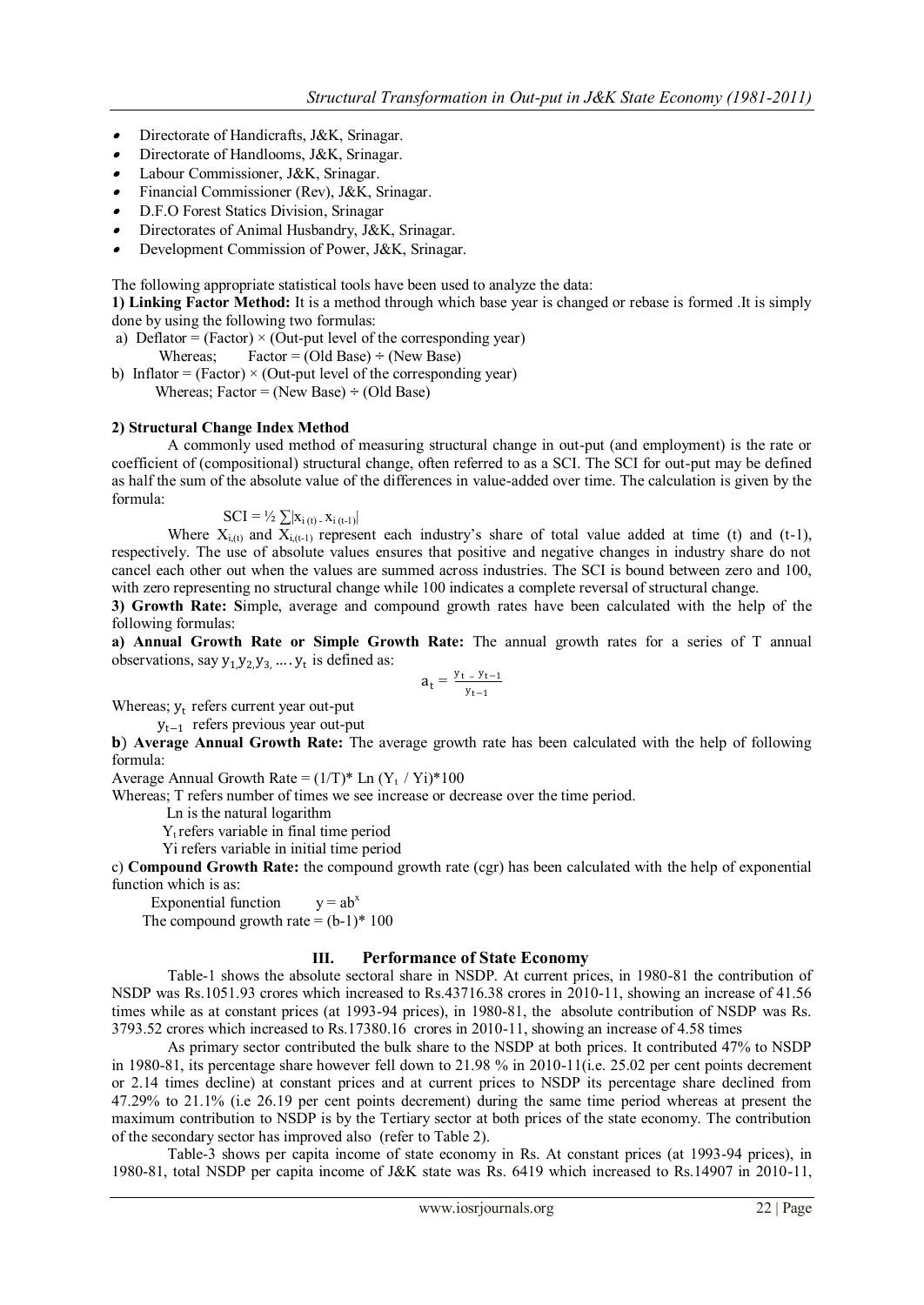showing an increase of Rs.8488 (i.e. 2.32 times) while as at current prices, in 1980-81, total NSDP per capita income of J&K state was Rs. 1780 which increased to Rs.37496 in 2010-11, showing an increase of Rs.35716 (i.e.21.07 times).

During the first five year of reference time period, Average Annual Growth Rate of NSDP was 12.13 per cent at current prices which decreased to 8.21 per cent during the second five year. However, during the third five year time period, average annual growth rate improved to 17.49 per cent which is the maximum growth rate during the reference time period. The average annual growth rate decreased continuously from the forth five years time period. It decreased to 14.4 percent during the fourth five year to 11.35 percent in fifth five year and finally 10.96 percent during the sixth five year of the reference time period whereas at constant prices it was 3.17 percent during the first five year and it reached to maximum level during the fifth five year i.e. 9.85 percent, but during the last five year it decreased to 6.92 percent ( refer to Table-4)

The average annual growth (decadal) at current prices reached to maximum level during the second decade (i.e. 15.95 percent) and finally it slumped down to 11.15 percent during the last and the final decade of the reference time period whereas at constant prices it has increased continuously from 2.59% to 4.25% and finally to 8.38% in the respective three decades of the reference period (refer to Table 5)

The average annual growth rate (30-yearly) of NSDP at current prices was 12.42 whereas at constant prices it was 5.07 percent for the entire reference time period (refer to table-6)

The compound growth rate of NSDP at current prices was 10.81 percent for the first decade while it reached to maximum level during the second decade (i.e. 18.15 percent) and finally it slumped down to 11.95 percent during the last and the final decade of the reference time period whereas at constant prices it increased continuously from 2.16% in to 9.49% from first to last decade of the reference period (refer to Table-.1.1)

The compound growth rate of primary sector in NSDP at current prices was 13.77 percent whereas at constant prices it was 5.07% for the entire reference time period (refer to Table-1.2).

| Year               | <b>Primary Sector</b> |       | <b>Secondary Sector</b> |       | <b>Tertiary Sector</b> |       | <b>NSDP</b> |       |  |  |  |
|--------------------|-----------------------|-------|-------------------------|-------|------------------------|-------|-------------|-------|--|--|--|
|                    | Cn.Pr                 | Ct.Pr | Cn.Pr                   | Ct.Pr | n.Pr                   | Ct.Pr | Cn.Pr       | Ct.Pr |  |  |  |
| 1980-81 to 1990-91 | $-0.33$               | 8.68  | 5.44                    | 12.24 | 3.57                   | .2.57 | 2.16        | 10.81 |  |  |  |
| 1990-91 to 2000-01 | 3.38                  | 14.95 | 5.3                     | 24.17 | 5.25                   | 18.92 | 4.62        | 18.15 |  |  |  |
| 2000-01 to 2010-11 | 5.15                  | 6.74  | 13.94                   | 16.82 | 9.95                   | .2.57 | 9.49        | 1.95  |  |  |  |
| $-11$              | $\sim$ $\sim$         |       |                         |       |                        |       |             |       |  |  |  |

**Table-1.1: Compound growth rate of NSDP (10-yearly)**

**Sources:** based on Table 7.2



|  |  | Table 1.2: Compound Growth Rate OF NSDP (30-yearly) |  |  |
|--|--|-----------------------------------------------------|--|--|
|--|--|-----------------------------------------------------|--|--|

|                    | <b>Sector</b><br>Primary |       | <b>Sector</b><br>Secondary |       | <b>Tertiary Sector</b> |       | <b>NSDP</b> |            |
|--------------------|--------------------------|-------|----------------------------|-------|------------------------|-------|-------------|------------|
| Year               | Cn.Pr                    | Ct.Pr | Cn.Pr                      | Ct.Pr | Cn.Pr                  | Ct.Pr | Cn.Pr       | Ct.Pr      |
| 1980-81 to 2010-11 | 3.02                     | 11.24 | 7.78                       | 17.26 | 5.49                   | 14.25 | 5.07        | 12.77<br>. |
|                    |                          |       |                            |       |                        |       |             |            |

**Sources:** based on Table 7.2

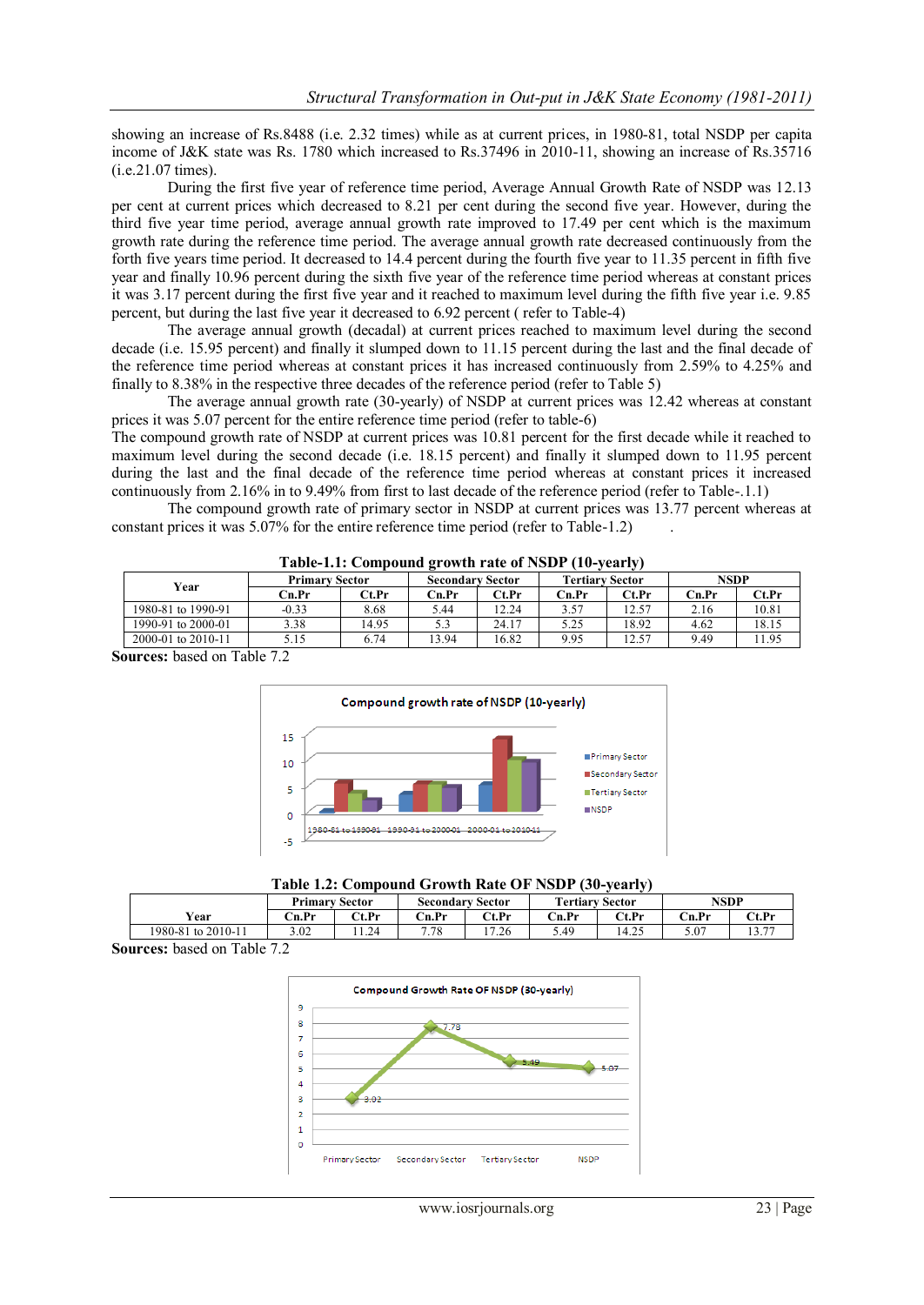|                        |                   | Table 1.3. Relationship between Growth Rate and Structural Change (1701 to 2011) |                          |
|------------------------|-------------------|----------------------------------------------------------------------------------|--------------------------|
| Growth rate of NSDP at | Structural change | Nature of change                                                                 | Matching with structural |
| constant prices        | magnitude         | Or shift                                                                         | change theory            |
| 2.59                   | 8.93              | $P \rightarrow S = 43.90\%$                                                      | Lesser extent            |
|                        |                   | $P \rightarrow T = 56.10\%$                                                      |                          |
| 4.25                   | 5.89              | $P \rightarrow S = 57.89\%$                                                      | Greater extent           |
|                        |                   | $P \rightarrow T = 42.11\%$                                                      |                          |
| 8.38                   |                   | $P \rightarrow S = 51.89\%$                                                      | Great extent             |
|                        | 10.6              | $P \rightarrow T = 48.11\%$                                                      |                          |

| Table 1.3: Relationship between Growth Rate and Structural change (1981 to 2011) |  |  |  |
|----------------------------------------------------------------------------------|--|--|--|
|                                                                                  |  |  |  |

**Sources:** Computed on the basis of data given in table 7.3 & 7.8

Note: Growth rate is Decadal Compound Growth rate of NSDP at constant prices.

 $P =$  primary sector;  $S =$  Secondary Sector;  $T =$  Tertiary Sector

From the above table it becomes clear that that structural change and growth rate are positively related to each other (r =56%). During the first decade of the reference period the structural change is equal 8.93% and growth rate is equal to 2.59%, but the change is matching to the lesser extent to the structural change theory whereas in the second decade of the reference period the structural change is equal to 5.89% which is lesser than the structural change in the first decade, but the growth rate is higher than the first decade (i.e. 4.25%) this is because the structural change in the decade is matching to the maximum extent to the structural change theory. Similarly, in the third decade of the reference period the structural change is equal to 10.6% whereas the growth rate during the same period is 8.38% which is maximum and it is maximum because it too matches to the structural change theory to the great extent.

|  | Table 1.4: Output Structural shifts in Key Sectors of J&K Economy (NSDP at constant prices) |  |  |
|--|---------------------------------------------------------------------------------------------|--|--|
|  |                                                                                             |  |  |

| <b>Sector</b> | 1980-81 | 2010-11 | Change in %pt. | $\text{SCI} = \frac{1}{2} \sum  X_{i(t)}  \cdot X_{i(t-1)} $ |
|---------------|---------|---------|----------------|--------------------------------------------------------------|
| Primary       | 47.4    | 21.98   | $-25.42$       |                                                              |
| Secondary     | 12.9    | 25.76   | 12.86          | 25.42                                                        |
| Tertiary      | 39.7    | 52.26   | 12.56          |                                                              |
| Total         | 100     | 100     |                |                                                              |
|               |         |         |                |                                                              |

#### **Sources:**

Compiled from:<br>a) Digest of S

- Digest of Statistics, Directorate of Economics and Statistics, J&K Government, various issues.
- b) State Domestic Product, Directorate of Economics and Statistics, J&K Government, (1980-81 to 1996-97).
- c) State Domestic Product, Directorate of Economics and Statistics, J&K Government, (1993-94 to 1998-99)
- d) The Economy of Jammu and Kashmir by Jasbir Singh.
- e) Note: Constant prices at 1993-94 which has been calculated by Linking Factor Method.
- f) Output Structural shifts in Key Sectors of J&K Economy is 30-yearly

The above table depicts that structural change across three key sector of Jammu and Kashmir economy is equal to 25.42 percent which implies that during the 30-year period, The resources shifted from primary sector to secondary sector is equal to 12.86 percent(i.e.50.59%) whereas from primary sector to tertiary sector it is equal to 12.56 percent( i.e. 49.41%).Therefore, it becomes clear that the structural change of output for the entire reference period is not matching the structural change theory of output that is why growth rate of the economy is not improving.

## **IV. Conclusion:**

Therefore, it becomes clear that the structural change in output in all the three decades across its key sectors is not following the path way of the structural change theory of output which implies that percentage share of output in primary sector declines systematically as GNP per capita income rises whereas the percentage share of both secondary and tertiary sectors outputs rise to offset this decline. But, this offset takes place in such a manner that at first stage of structural change theory major percentage share of output reallocates to secondary sector (almost 75%) and the rest is reallocated to tertiary sector and during the second stage of structural change theory of output shift of output from primary and secondary sector takes place to tertiary sector. But, shift from secondary sector takes place after the maturity stage (i.e. after 50% contribution to economy).

#### **V. Suggestions**

The research paper makes clear that the growth rate of the J&K state economy can be improved to the greater extent through following the standard theory of structural transformation of out-put.

The policy makers have to keep in mind that in the first stage of structural transformation theory most of the resources should shift from primary to secondary sector only then the shift provide benefits to economy as has been cleared through the Table-1.3.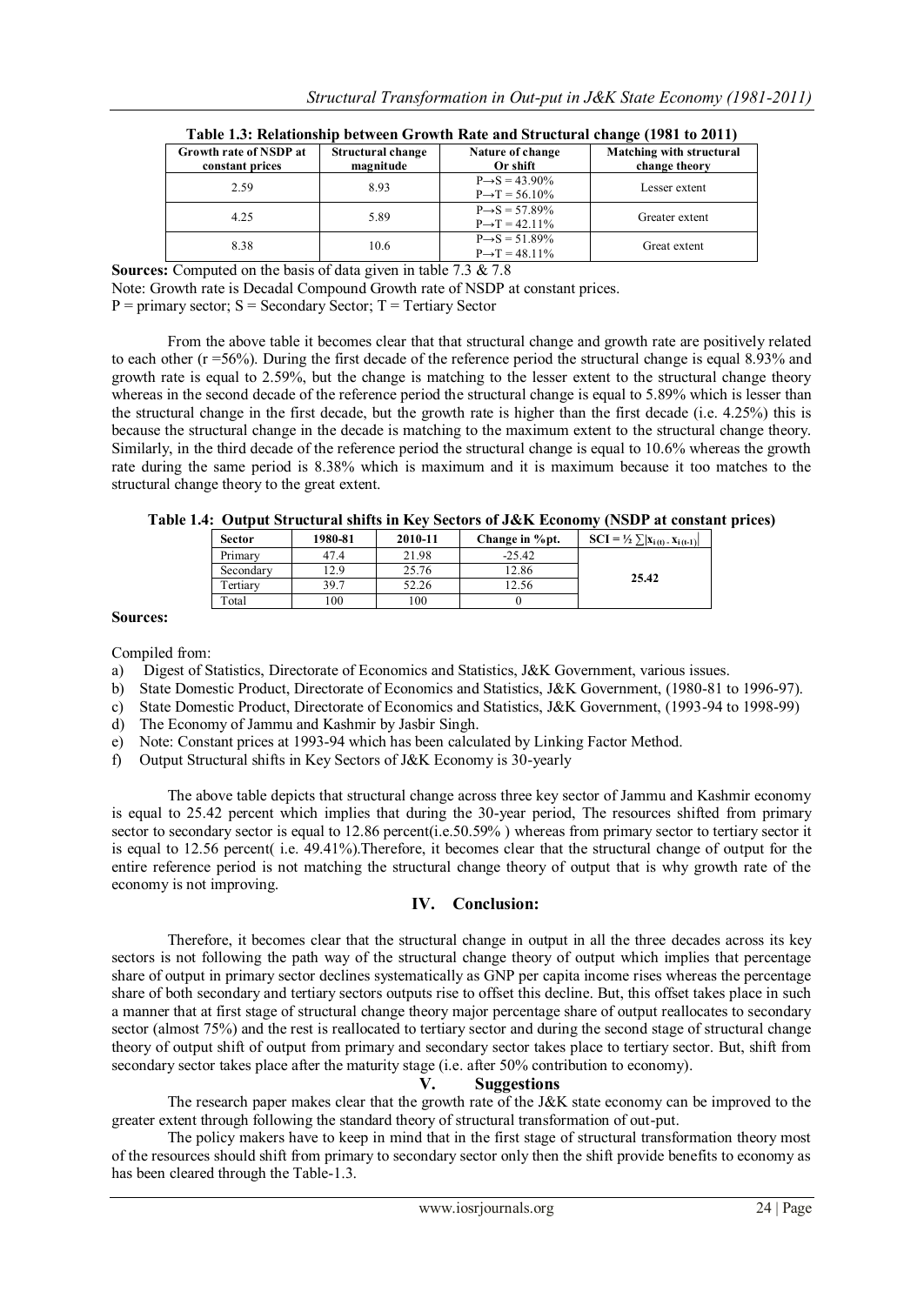Therefore, the policy makers have to frame the policies through which the secondary sector of the state economy can be made stronger and for that they have to invest in the traditional and the small scall industries segments of the secondary sector as there is a great scope for them to grow there as because of the market availability of the products produced in the traditional and small scale industries sub-sectors even outside the state economy.

The policy makers have to frame the policies for human capital development by simply investing in the human skill formations programmes. As skill formation is the basic incentive to the labour force to keep them engage in economic activities through which shift takes place from "Leisure liking syndrome to work culture."

Finally, investment is required for the overall growth and development of the state economy as it is one of the basic principle of the "Growth Economics" that growth is the function of investment where as investment by itself is the function of peace or political stability which is not present in the state economy. Therefore, policy makers at both state and central level have to frame such policies through which peace can be improved in the state economy.

## **Appendix**

**Table 1: Sectoral NSDP at constant and current Prices (Rs. crores)**

| Year    | <b>Primary Sector</b> |                  |                  | <b>Secondary Sector</b> |                  | <b>Tertiary Sector</b> |                  | <b>NSDP</b>      |  |
|---------|-----------------------|------------------|------------------|-------------------------|------------------|------------------------|------------------|------------------|--|
|         | <b>Cn.Prices</b>      | <b>Ct.Prices</b> | <b>Cn.Prices</b> | <b>Ct.Prices</b>        | <b>Cn.Prices</b> | <b>Ct.Prices</b>       | <b>Cn.Prices</b> | <b>Ct.Prices</b> |  |
| 1980-81 | 1798.04               | 497.44           | 489.42           | 137.83                  | 1506.06          | 416.66                 | 3793.52          | 1051.93          |  |
| 1985-86 | 1993.38               | 794.61           | 666.82           | 321.97                  | 1785.18          | 812.65                 | 4445.38          | 1929.23          |  |
| 1990-91 | 1890.37               | 1258.89          | 826.26           | 384.56                  | 2197.03          | 1264.81                | 4913.66          | 2908.26          |  |
| 1995-96 | 2387.08               | 2653.73          | 908.25           | 1161.03                 | 2736.15          | 3158.29                | 6031.48          | 6973.05          |  |
| 2000-01 | 2448.58               | 4729.5           | 1520.45          | 2914.55                 | 3546.42          | 6684.35                | 7515.45          | 14328.4          |  |
| 2005-06 | 3775                  | 7339.08          | 3657.52          | 7138.37                 | 4864.73          | 10800.65               | 12297.25         | 25278.1          |  |
| 2010-11 | 3819.74               | 9225.98          | 4476.93          | 12652.89                | 9083.49          | 21837.51               | 17380.16         | 43716.38         |  |

**Sources:**

## **Compiled from:**

a) Digest of Statistics, Directorate of Economics and Statistics, J&K Government, various issues.

- b) State Domestic Product, Directorate of Economics and Statistics, J&K Government, (1980-81 to 1996-97).
- c) State Domestic Product, Directorate of Economics and Statistics, J&K Government, (1993-94 to 1998-99).
- d) The Economy of Jammu and Kashmir by Jasbir Singh.
- e) Note: Constant prices at 1993-94 which has been calculated by Linking Factor Method.

i) Cn. = Constant,  $\overline{C}$  i Ct. = Current

**Table 2: Sectoral NSDP at constant and current Price (in percentages)**

|            | Ye             | <b>Primary Sector</b> |       |       | <b>Secondary</b><br><b>Sector</b> |       | <b>Tertiary Sector</b> |       | <b>NSDP</b> |
|------------|----------------|-----------------------|-------|-------|-----------------------------------|-------|------------------------|-------|-------------|
|            | ar             | Cn.Pr                 | Ct.Pr | Cn.Pr | Ct.Pr                             | Cn.Pr | Ct.Pr                  | Cn.Pr | Ct.Pr       |
|            |                | ices                  | ices  | ices  | ices                              | ices  | ices                   | ices  | ices        |
| <b>S86</b> | 8              |                       |       |       |                                   |       |                        |       |             |
|            |                | 47                    | 47.29 | 12.9  | 13.1                              | 39.7  | 39.61                  | 100   | 100         |
| ks61       | 88             | 44.84                 | 41.19 | 15    | 16.69                             | 40.16 | 42.12                  | 100   | 100         |
| 590-       | ま              |                       |       |       |                                   |       |                        |       |             |
|            |                | 38.47                 | 43.29 | 16.81 | 13.22                             | 44.71 | 43.49                  | 100   | 100         |
| 5661       | 8              | 39.58                 | 38.06 | 15.06 | 16.65                             | 45.36 | 45.29                  | 100   | 100         |
| 2000-      | $\overline{5}$ | 32.58                 | 33.01 | 20.23 | 20.34                             | 47.19 | 46.65                  | 100   | 100         |
| 2005       | 8              | 30.7                  | 29.03 | 29.74 | 28.24                             | 39.56 | 42.73                  | 100   | 100         |
| 2010-      | Ξ              | 21.98                 | 21.1  | 25.76 | 28.94                             | 52.26 | 49.95                  | 100   | 100         |

**Sources:** based on Table 1

## **Table 3: Per capita income of Macro Sectors of J&K Economy in NSDP (in Rs.)**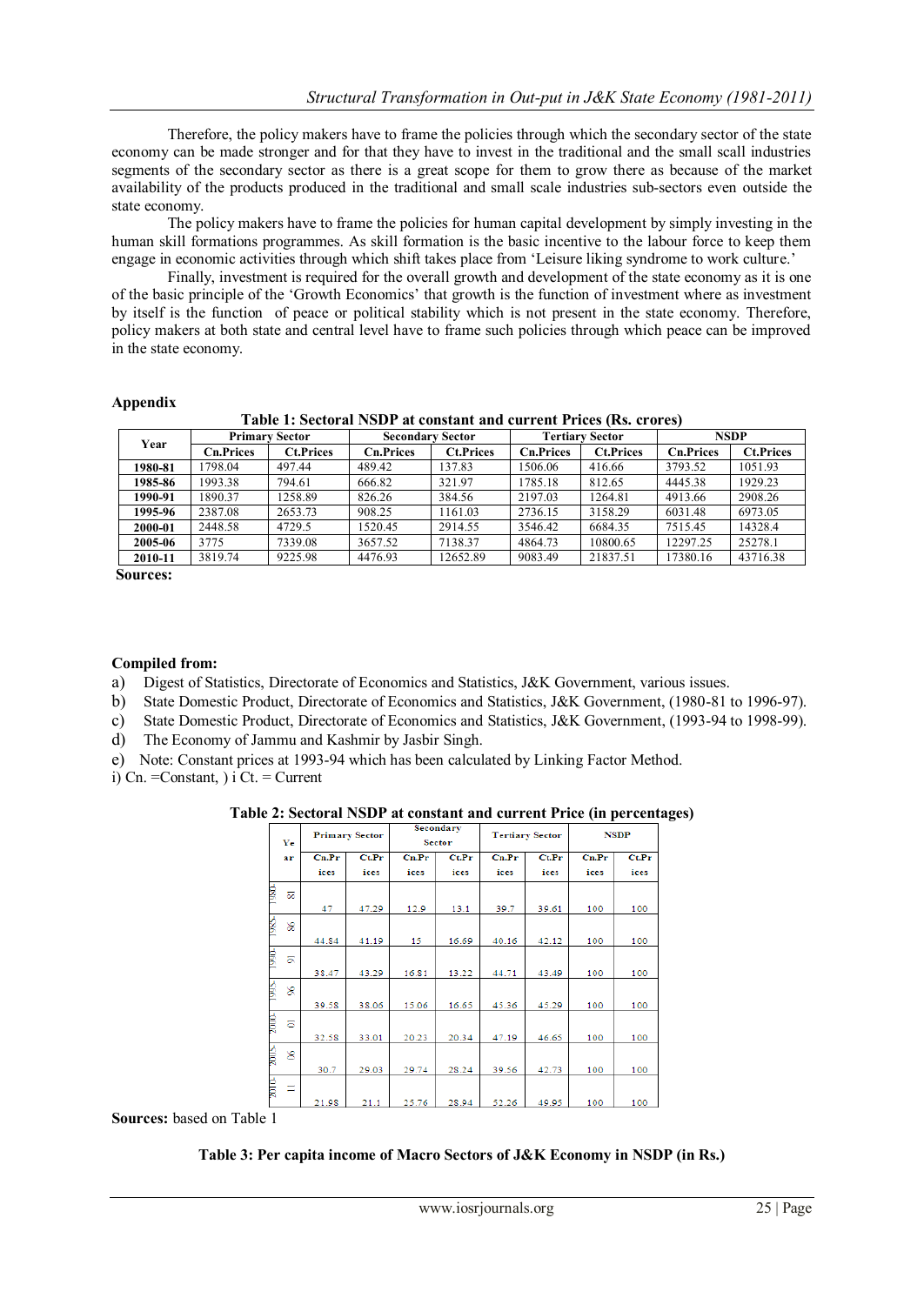| Year    |                  | <b>Primary Sector</b> | <b>Secondary Sector</b> |                  |                  | <b>Tertiary Sector</b> | <b>NSDP</b>      |                  |  |
|---------|------------------|-----------------------|-------------------------|------------------|------------------|------------------------|------------------|------------------|--|
|         | <b>Cn.Prices</b> | <b>Ct.Prices</b>      | <b>Cn.Prices</b>        | <b>Ct.Prices</b> | <b>Cn.Prices</b> | <b>Ct.Prices</b>       | <b>Cn.Prices</b> | <b>Ct.Prices</b> |  |
| 180881  | 3042.37          | 841.69                | 828.12                  | 233.21           | 2548.32          | 705.01                 | 6418.82          | 1779.91          |  |
| 1985-86 | 2969.43          | 1183.69               | 993.33                  | 479.62           | 2659.29          | 1210.56                | 6622.05          | 2873.87          |  |
| 1990-91 | 2480.15          | 1651.65               | 1084.05                 | 504.54           | 2882.48          | 1659.42                | 6446.68          | 3815.61          |  |
| 1995-96 | 2664.45          | 2962.08               | 1013.79                 | 1295.94          | 3054.08          | 3525.27                | 6732.31          | 7783.29          |  |
| 2000-01 | 2438.34          | 4709.72               | 1514.09                 | 2902.36          | 3531.59          | 6656.39                | 7484.02          | 14268.47         |  |
| 2005-06 | 3470.63          | 6747.34               | 3362.62                 | 6562.81          | 4472.49          | 9929.81                | 11305.74         | 23239.96         |  |
| 2010-11 | 3276.22          | 7913.18               | 3839.89                 | 10852.47         | 7790.97          | 18730.17               | 14907.08         | 37495.82         |  |
|         |                  |                       |                         |                  |                  |                        |                  |                  |  |

**Sources:** based on Table 1

|                                                                                                                  | $\ldots$ contage of the age timinal strong rate of the $\ell$ $\ell$ |       |                            |       |       |                        |       |             |  |  |  |  |  |
|------------------------------------------------------------------------------------------------------------------|----------------------------------------------------------------------|-------|----------------------------|-------|-------|------------------------|-------|-------------|--|--|--|--|--|
| Year                                                                                                             | ary<br>Secto<br>ł<br>t.                                              |       | Secondary<br><b>Sector</b> |       |       | <b>Tertiary Sector</b> |       | <b>NSDP</b> |  |  |  |  |  |
|                                                                                                                  | Cn.Pr                                                                | Ct.Pr | Cn.Pr                      | Ct.Pr | Cn.Pr | Ct.Pr                  | Cn.Pr | Ct.Pr       |  |  |  |  |  |
|                                                                                                                  | ices                                                                 | ices  | ices                       | ices  | ices  | ices                   | ices  | ices        |  |  |  |  |  |
| 2                                                                                                                | 2.06                                                                 | 9.37  | 6.19                       | 16.97 | 3.4   | 13.36                  | 3.17  | 12.13       |  |  |  |  |  |
| to 1990-                                                                                                         | $-1.06$                                                              | 9.2   | 4.29                       | 3.55  | 4.15  | 8.85                   | 2     | 8.21        |  |  |  |  |  |
| to 1995-                                                                                                         | 4.67                                                                 | 14.9  | 1.89                       | 22.1  | 4.39  | 18.3                   | 4.1   | 17.49       |  |  |  |  |  |
| 2000-<br>ġ                                                                                                       | 0.51                                                                 | 11.56 | 10.3                       | 18.41 | 5.19  | 14.99                  | 4.4   | 14.4        |  |  |  |  |  |
| 2005-<br>g                                                                                                       | 8.66                                                                 | 8.79  | 17.56                      | 17.92 | 6.32  | 9.6                    | 9.85  | 11.35       |  |  |  |  |  |
| 2010-<br>$\mathfrak{S}% _{T}=\mathfrak{S}_{T}\!\left( a,b\right) ,\ \mathfrak{S}_{T}=C_{T}\!\left( a,b\right) ,$ | 0.24                                                                 | 4.58  | 4.04                       | 11.45 | 12.49 | 14.08                  | 6.92  | 10.96       |  |  |  |  |  |

**Table 4: Percentage of Average Annual Growth Rate of NSDP (5-yearly)**

**Sources:** based on Table 1

# **Table 5: Percentage of Average Annual Growth Rate of NSDP (10-yearly)**